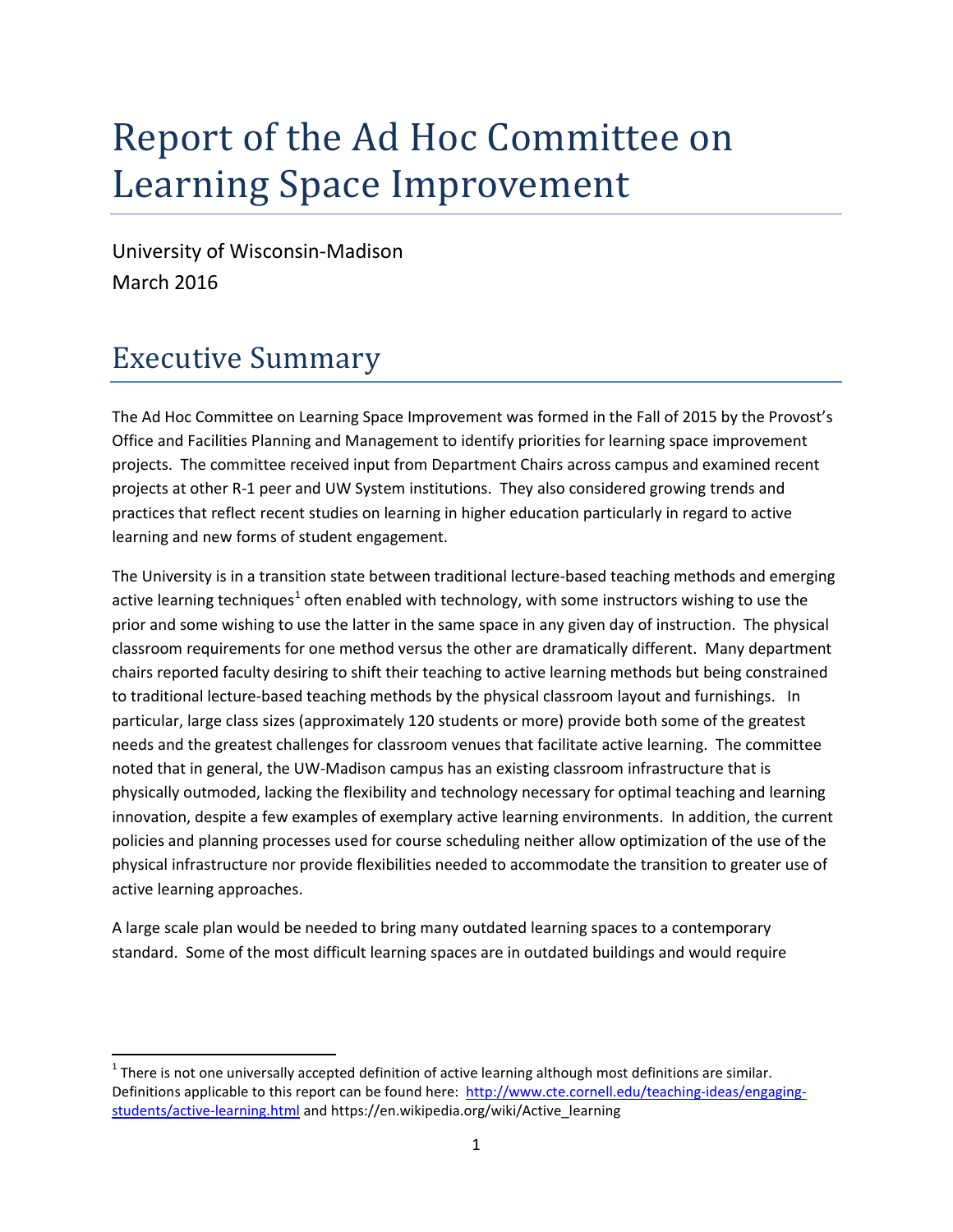disproportionate funds to upgrade to contemporary learning environment standards. In considering this challenge, the committee makes the following broad recommendations<sup>[2](#page-1-0)</sup>:

- 1. Create "**neighborhoods**" across campus of shared contemporary active learning spaces to enable access and maximal utilization with cost efficiencies in staffing, technologies and upkeep.
- 2. Re-examine policy and procedures on course scheduling to better align with instructional needs to more efficiently use our physical T&L infrastructure and emerging technological tools that provide new teaching & learning capabilities.
- 3. Identify funding sources for classroom upgrades that could supplement allocations from UW System. In contrast to major structural remodeling, many classroom redesign needs may be accomplished with less expensive furniture and technology upgrades.
- 4. Return on investment should guide learning space remodeling, even though that return on investment may be based on subjective data.
- 5. Seriously deficient classrooms that are either too expensive to upgrade, or that are located in buildings that are not envisioned to have a significant remaining life, should be taken out of the general assignment classroom pool and repurposed, even if small investments must be made to repurpose them.



Figure 1. Historical photos of learning spaces at the University of Wisconsin-Madison contrasted to modern active learning spaces. (top left: Pharmaceutical lecture hall<sup>[3](#page-1-1)</sup>, lower left: Empty classroom<sup>[4](#page-1-2)</sup>, top right: WisCEL space in Helene C. White Library<sup>[5](#page-1-3)</sup>, lower right: DesignLab in Helene C. White Library<sup>[6](#page-1-4)</sup>)

<span id="page-1-2"></span><span id="page-1-0"></span> $2^{2}$  More specific and detailed recommendations are in the body of the report.

<span id="page-1-3"></span><span id="page-1-1"></span><sup>&</sup>lt;sup>3</sup> [http://www.wisconsinhistory.org/Content.aspx?dsNav=Ny:True,N:4294963828-](http://www.wisconsinhistory.org/Content.aspx?dsNav=Ny:True,N:4294963828-4294955414&dsNavOnly=Ntk:All|lecture+hall|3|,Ny:True,Ro:0&dsRecordDetails=R:IM8226)

<span id="page-1-4"></span>[<sup>4294955414&</sup>amp;dsNavOnly=Ntk:All%7clecture+hall%7c3%7c,Ny:True,Ro:0&dsRecordDetails=R:IM8226](http://www.wisconsinhistory.org/Content.aspx?dsNav=Ny:True,N:4294963828-4294955414&dsNavOnly=Ntk:All|lecture+hall|3|,Ny:True,Ro:0&dsRecordDetails=R:IM8226)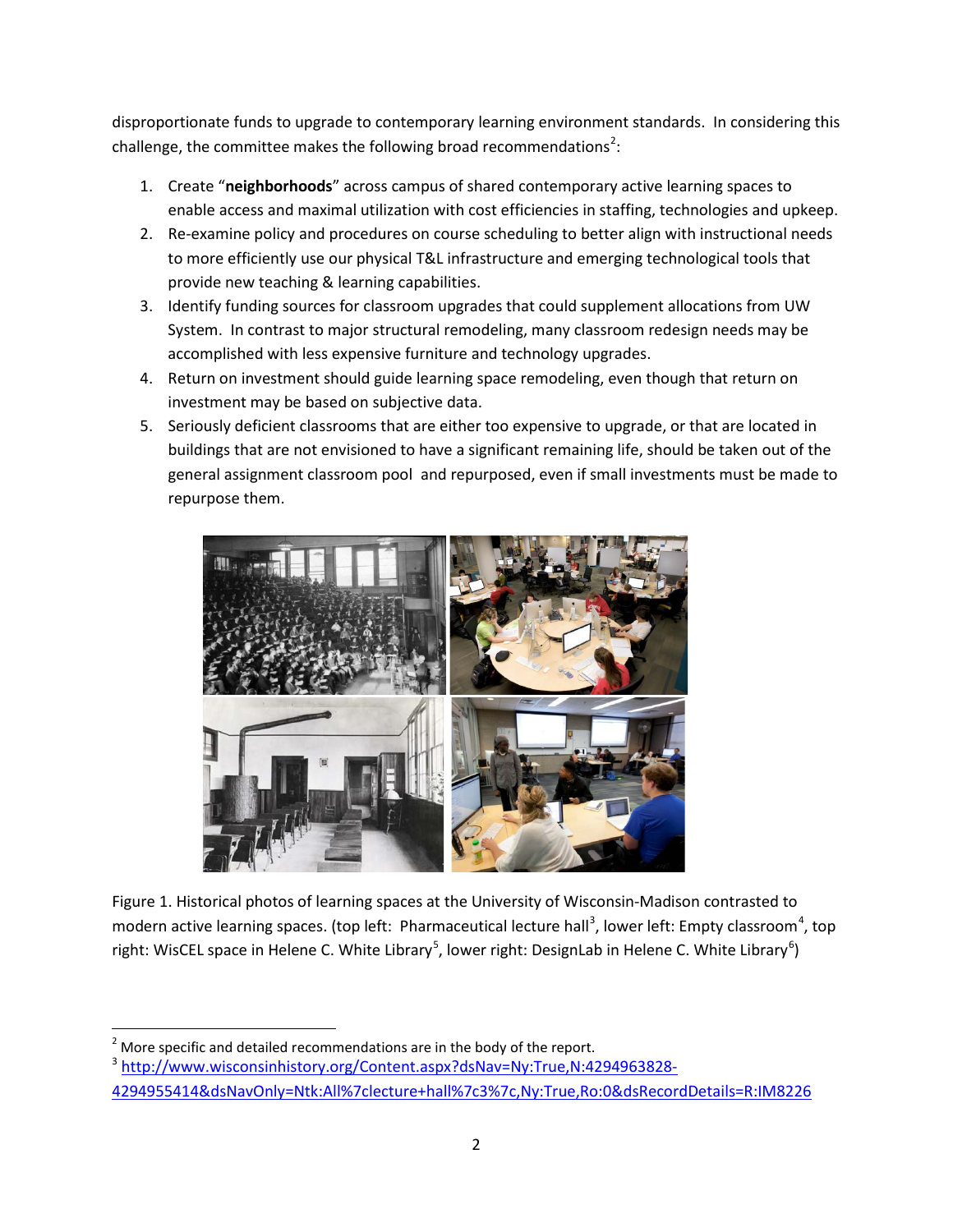## **1 Background**

## **1.1 Goal and Introduction**

The Ad Hoc Committee on Learning Space Improvement was formed in the Fall of 2015 by the Provost's Office and Facilities Planning and Management to identify priorities for learning space improvement projects. The committee was intentionally populated with those involved in the teaching mission of the University including faculty, staff and students.

The goal of the committee was to develop a learning space improvement plan which embodied the goals and principles of Educational Innovation while leveraging the funding opportunities in the biennial UWS capital budget. The committee developed recommendations that will lead to the creation of collaborative, flexible learning spaces with adequate resources and the needed support to sustain their operation.

To accomplish this goal, the committee sought to:

- Establish a set of principles to guide decision making on instructional space remodeling.
- Consider learning environment requirements reflecting active learning pedagogies and anticipated trends in student learning.
- Frame recommendations within the context of existing facilities and reasonable transitions from existing situations to anticipated needs.
- Inventory all types of learning spaces on campus to determine alignment with current priorities and future needs.
- Identify essential elements of the current collaborative, flexible learning spaces on campus to guide fiscally responsible renovation decisions.
- Evaluate the utilization rates for all classrooms, classrooms with instructional technology, and all collaborative learning environments.
- Explicitly consider the types and anticipated life cycles of learning technologies in physical learning spaces.
- Recommend scheduling policies, revised processes, and improved practices which maximize the utilization and access to flexible learning environments by all faculty and students.

Learning is brain activity<sup>[7](#page-2-0)</sup> as well as a social activity. Historically it was up to the learner to engage and to focus their brain activity on learning, and ultimately it still is. But research shows there is much that both the teacher and the learner can do to make the learning process easier and more efficient. Higher education institutions are researching and implementing strategies that enhance learning by making it easier for learners to engage with content and easier for teachers to achieve learning goals. These approaches require systematic change including simultaneous changes to

 <sup>4</sup> [http://www.wisconsinhistory.org/Content.aspx?dsNav=Ny:True,Ro:0,N:4294963828-](http://www.wisconsinhistory.org/Content.aspx?dsNav=Ny:True,Ro:0,N:4294963828-4294955414&dsNavOnly=Ntk:All|lecture+hall|3|,Ny:True,Ro:0&dsRecordDetails=R:IM75851&dsDimensionSearch=D:classroom,Dxm:All,Dxp:3&dsCompoundDimensionSearch=D:classroom,Dxm:All,Dxp:3)

[<sup>4294955414&</sup>amp;dsNavOnly=Ntk:All%7clecture+hall%7c3%7c,Ny:True,Ro:0&dsRecordDetails=R:IM75851&dsDimensio](http://www.wisconsinhistory.org/Content.aspx?dsNav=Ny:True,Ro:0,N:4294963828-4294955414&dsNavOnly=Ntk:All|lecture+hall|3|,Ny:True,Ro:0&dsRecordDetails=R:IM75851&dsDimensionSearch=D:classroom,Dxm:All,Dxp:3&dsCompoundDimensionSearch=D:classroom,Dxm:All,Dxp:3) [nSearch=D:classroom,Dxm:All,Dxp:3&dsCompoundDimensionSearch=D:classroom,Dxm:All,Dxp:3](http://www.wisconsinhistory.org/Content.aspx?dsNav=Ny:True,Ro:0,N:4294963828-4294955414&dsNavOnly=Ntk:All|lecture+hall|3|,Ny:True,Ro:0&dsRecordDetails=R:IM75851&dsDimensionSearch=D:classroom,Dxm:All,Dxp:3&dsCompoundDimensionSearch=D:classroom,Dxm:All,Dxp:3)

<sup>&</sup>lt;sup>5</sup> <http://learningspacetoolkit.org/space-browser/space-type/wiscel/><br><sup>6</sup> The DesignLab image belongs to UW Library. contact Rosemary Bodolay <<u>rosemary.bodolay@wisc.edu</u>><br><sup>7</sup> Sousa, D. (2011) *How the Brain Learns*, 4<sup>th</sup>

<span id="page-2-0"></span>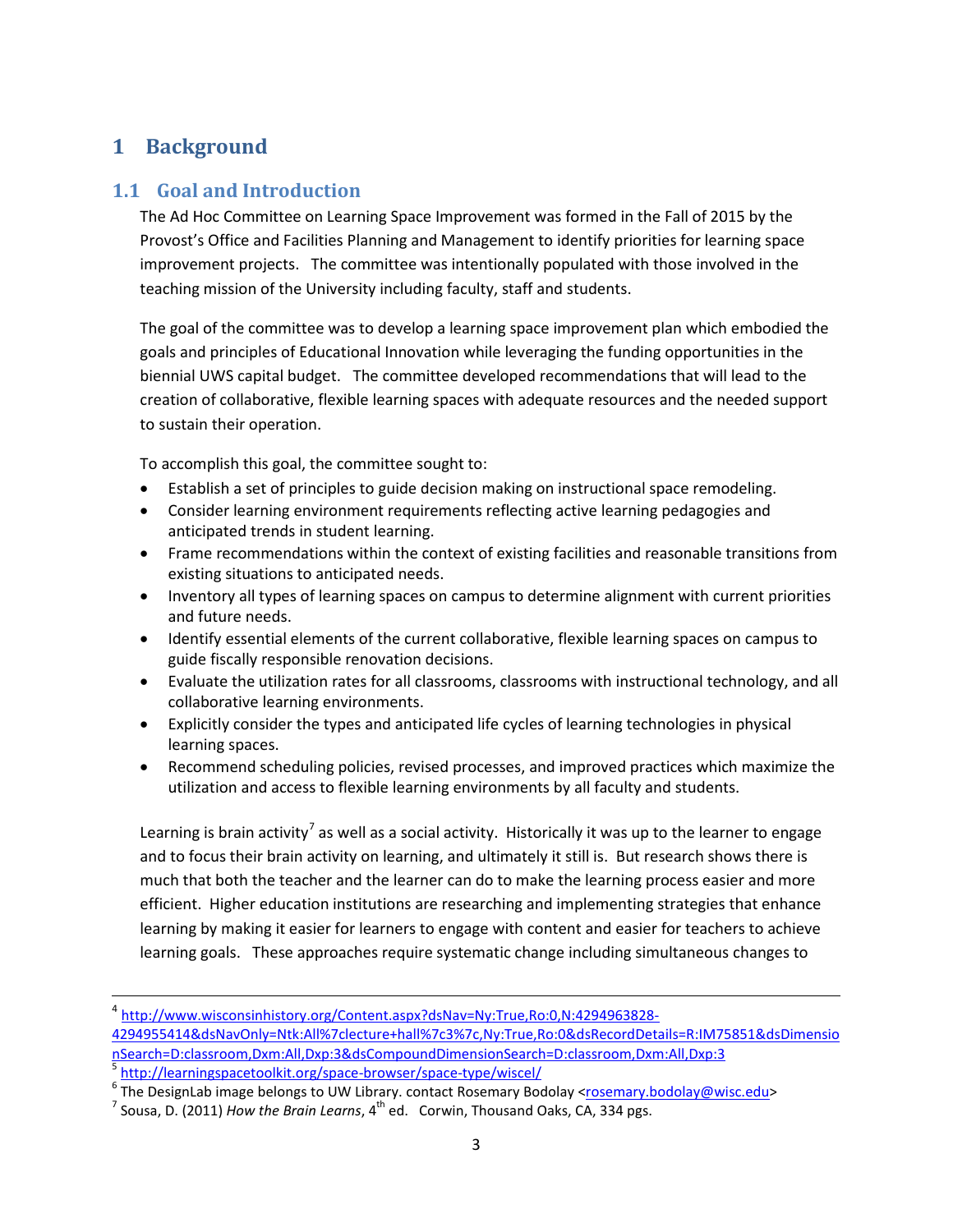pedagogy, digital learning tools and physical learning spaces. These approaches fall under a broad and simplifying characterization of "active learning" and are moving beyond the stage of experimentation<sup>[8](#page-3-0)</sup>. In the face of emerging evidence on the benefits of active learning approaches, there are calls for higher education institutions to move away from the lecture as the teaching standard $9$ . By definition, active learning requires action from the learner and that action cannot occur without creating a learning environment where action is enabled and social interaction encouraged $^{10}$  $^{10}$  $^{10}$ .

Our peers have been moving aggressively in these directions by designing new learning spaces that facilitate active learning. Univ. of Maryland<sup>[11](#page-3-3)</sup>, Univ. of Minnesota<sup>[12](#page-3-4)</sup>, and Purdue<sup>13</sup>, have recently built or are in the process of constructing new active learning buildings. Within the UW System, UW Eau Claire<sup>[14](#page-3-6)</sup> has recently constructed Centennial Hall which combines extensive active learning spaces with traditional classrooms. These buildings feature rooms with seating configurations that allow students to collaborate and work in teams, with room capacities ranging from approximately 50 to 200 seats. Traditional lecture halls have not been completely eliminated in these designs, but they tend to be fewer in number and arranged to allow some student collaboration. The University of Iowa<sup>[15](#page-3-7)</sup> and Indiana University<sup>[16](#page-3-8)</sup> as well as the prior institutions have programs in place to align active learning courses with appropriate redesigned learning spaces designed to improve interaction amongst the learners and with the instructor. The bottom line is that educational innovation, a campus priority, is not only about pedagogy. It also includes the digital and physical infrastructures in which learning occurs. Our university must adapt on several fronts to provide modern, competitive learning experiences for students.

We have pockets of modern learning spaces on campus that are national models for active learning. The WisCEL learning spaces<sup>[17](#page-3-9)</sup> in Wendt Commons and Helen C. White Library were at the time (2010) national leaders in providing active learning spaces. These spaces continue to be under high demand, serving more than 5,000 students in more than 40 courses at UW-Madison. These spaces are currently scheduled and supported outside our general assignment classroom scheduling process to promote optimal use and access. Those outside of UW-Madison, look to these spaces as models of contemporary spaces for learning. For example, administrators of an accreditation

<span id="page-3-0"></span> <sup>8</sup> Wieman, C. (2014) Large-scale comparison of science teaching methods sends clear message, *Proc. Natl Acad Sci USA*, 111: 23, pp. 8319-8320.

<span id="page-3-1"></span><sup>&</sup>lt;sup>9</sup> Freeman S, et al. (2014) Active learning increases student performance in science, engineering, and mathematics. *Proc Natl Acad Sci USA* 111:8410–8415.<br><sup>10</sup> Lave, J., & Wenger E. (2011) Situated Learning: Legitimate peripheral participation, Cambridge University Press,

<span id="page-3-2"></span>New York, NY, 138 pgs.<br><sup>11</sup> http://umd.edu/esjcenter/

<span id="page-3-5"></span><span id="page-3-4"></span><span id="page-3-3"></span><sup>12</sup> <http://www.classroom.umn.edu/projects/alc.html><br>13 https://www.purdue.edu/physicalfacilities/energy-and-construction/construction/featured-projects/active-<br>13 https://ww<u>w.purdue.edu/physicalfacilities/energy-and-constru</u> [learning-center.html](https://www.purdue.edu/physicalfacilities/energy-and-construction/construction/featured-projects/active-learning-center.html)

<span id="page-3-7"></span><span id="page-3-6"></span> $\frac{14 \text{ https://www.youtube.com/watch?v=Rk28EouvUlo}}{\text{http://tile.uiowa.edu/content/about-tile}}$  $\frac{14 \text{ https://www.youtube.com/watch?v=Rk28EouvUlo}}{\text{http://tile.uiowa.edu/content/about-tile}}$  $\frac{14 \text{ https://www.youtube.com/watch?v=Rk28EouvUlo}}{\text{http://tile.uiowa.edu/content/about-tile}}$ <sup>15</sup> http://tile.uiowa.edu/content/about-tile 16 <https://uits.iu.edu/mosaic>

<span id="page-3-8"></span>

<span id="page-3-9"></span>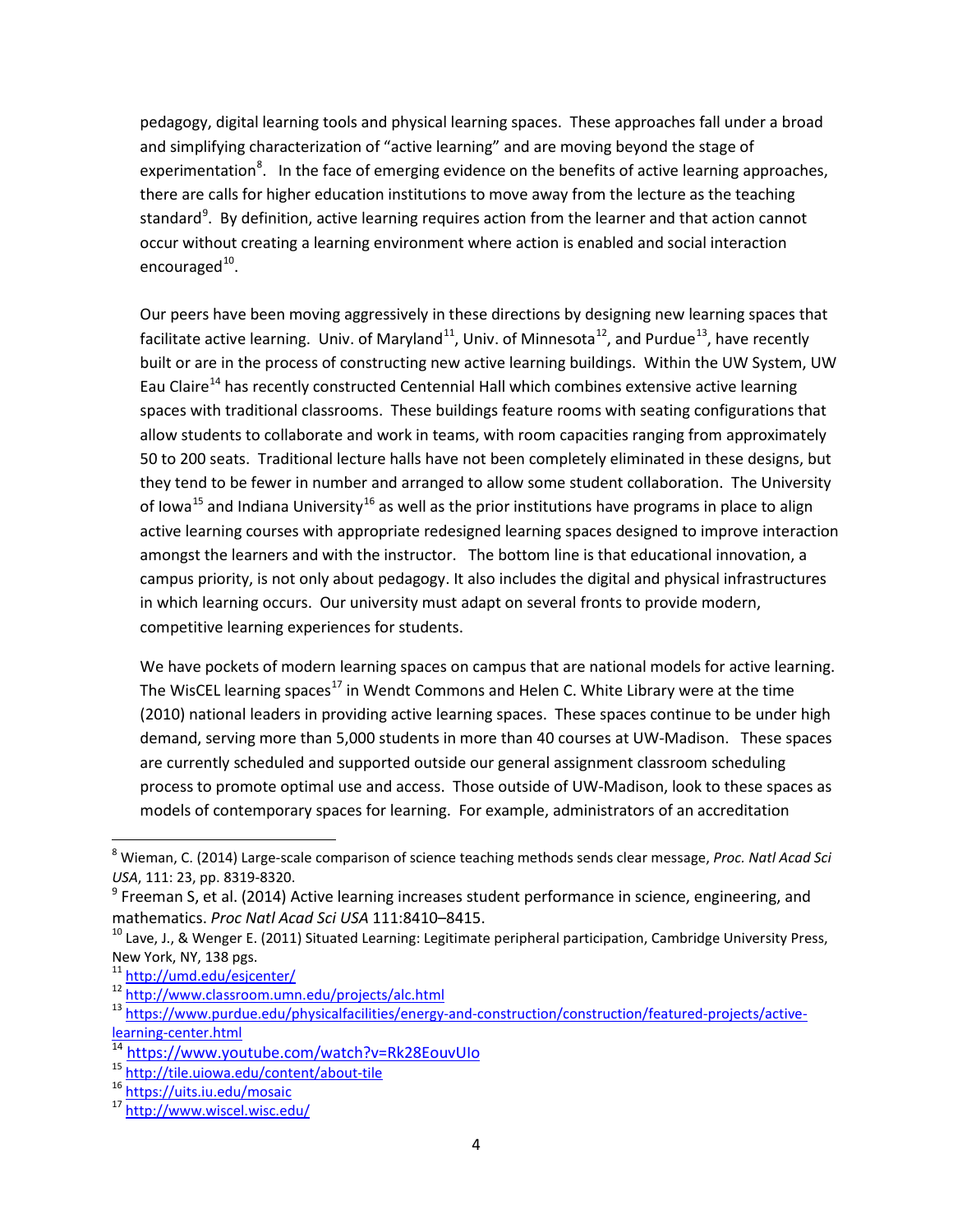agency visited UW-Madison in September of 2014 to see exemplars of active learning spaces based on the recommendation of a visiting accreditation team. They toured WisCEL and College of Engineering classrooms, and ultimately designed their training facilities based on what they saw during their visit to Madison.

UW System initiated the Instructional Technology Improvements Program (ITIP) in the 1995-97 biennium to leverage capital resources for improving instructional environments across all System campuses. As of January 2014, UW-Madison had renovated 32 classrooms from this program at a total cost of over \$14.8M. The UW System program continues in the current biennium as Classroom Renovations/Instructional Technology Improvements (CRITI) and serves as a vital funding source to upgrade instructional environments at UW-Madison.

When we consider active learning, different disciplines will approach this somewhat differently. However, the committee agreed on the need for flexible spaces that can be reconfigured to meet a variety of learning scenarios, and associated scheduling procedures that align spaces with needs for optimal utilization and accessibility.

## **1.2 Committee Processes**

#### **1.2.1 Scope of study**

This report provides guidance for the allocation of resources to learning space improvement projects with a specific objective to inform UW System funding requests in the 2015-17 biennium and the 2017-19 biennium. The committee focused on general assignment and other spaces available for instruction on campus. The committee did not examine or propose priorities for academic department-controlled spaces with specific schools/colleges or other specialized disciplinary spaces. The committee categorized learning spaces into the categories shown in Table 1 and counts of sizes and types of spaces are included.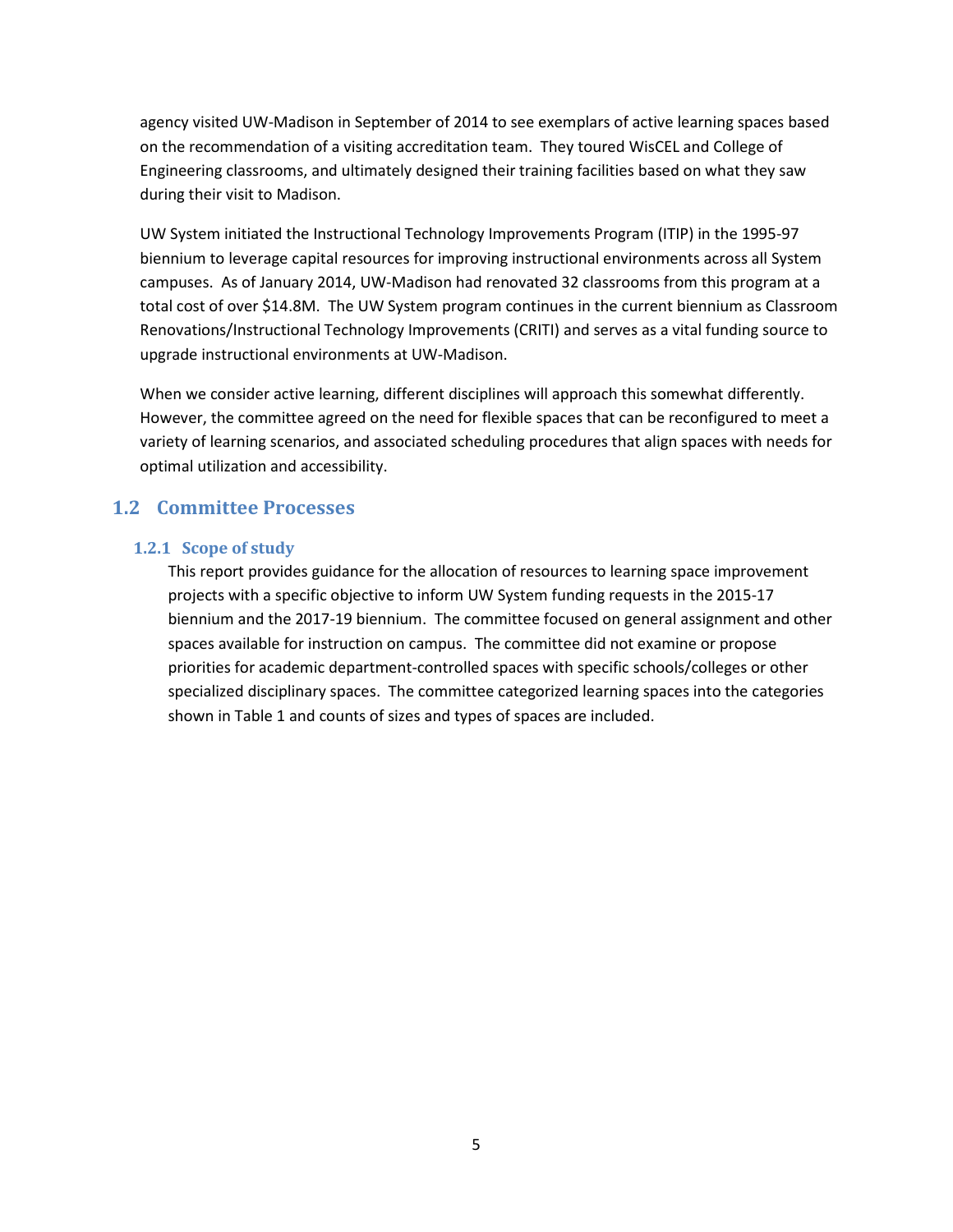| No.            | Name                            | Description                                                                       | Count                         |                |
|----------------|---------------------------------|-----------------------------------------------------------------------------------|-------------------------------|----------------|
| $\mathbf{1}$   | Seminar                         | Classroom equipped with tables and                                                | Total:                        | 91             |
|                | Room                            | chairs for discussion type instruction                                            | GA:                           | 25             |
|                |                                 | (usually with a capacity of 20 or less)                                           | Departmental:                 | 66             |
|                |                                 |                                                                                   | Seats $=20$ :                 | 23             |
|                |                                 |                                                                                   |                               | 45             |
| $\overline{2}$ | Standard                        | Classroom that does not require                                                   | Seats $>20$ :                 |                |
|                | Classroom                       | specialized equipment but may include<br>a lectern and projector (capacity 21-54) | Total:                        | 348            |
|                |                                 |                                                                                   | GA:                           | 255            |
|                |                                 |                                                                                   | Departmental:                 | 93             |
|                |                                 |                                                                                   | Seats $<$ 21:                 | 21             |
|                |                                 |                                                                                   | Seats 21-54:                  | 302            |
|                |                                 |                                                                                   | Seats $>54$ :                 | 25             |
| 3              | Lecture Hall                    | Large classroom generally having                                                  | GA:                           | 73             |
|                |                                 | sloped floor, fixed seating and lectern                                           | Departmental:                 | 28             |
|                |                                 | or demonstration area (usually with a<br>capacity of 55-149).                     | Seats $<55$ :                 | 1              |
|                |                                 |                                                                                   | Seats 55-149:                 | 60             |
| 4              | Mega-Lecture                    | Very large classroom generally having                                             | Seats >149:                   | 40             |
|                | Hall                            | sloped floor, fixed seating and lectern or<br>demonstration area (usually with a  |                               |                |
|                |                                 | capacity of 150 or more).                                                         |                               |                |
| 5              | Disciplinary                    | Laboratories that support instruction                                             | Total:                        | 807            |
|                | Instructional                   | and experiments specific to a discipline                                          |                               |                |
|                | Laboratory                      |                                                                                   | Class-Lab                     | 365            |
|                |                                 |                                                                                   | Open-Lab                      | 442            |
| 6              | Student group                   | Common areas where groups of                                                      | Total:                        |                |
|                | study areas                     | students can study and do group work                                              |                               | 121            |
| $\overline{7}$ | Collaborative                   | Collaborative spaces equipped with                                                | Seats >64:                    | $\overline{7}$ |
|                | learning                        | group tables and various levels of                                                |                               |                |
| 8              | spaces - large<br>Collaborative | technology (capacity of over 65)                                                  |                               |                |
|                | learning                        | Collaborative spaces equipped with<br>group tables and various levels of          | Seats 21-64:                  | 19             |
|                | spaces -                        | technology (capacity of 21-64)                                                    |                               |                |
|                | medium                          |                                                                                   |                               |                |
| 9              | Computer                        |                                                                                   | DoIT Total:                   | 18             |
|                | Labs                            |                                                                                   | Seats $\leq$ =30:             | 10             |
|                |                                 |                                                                                   | Seats $>30$ :                 | 8              |
|                |                                 |                                                                                   | CAE and other s/c labs Total: | <b>NA</b>      |
| 10             | Spaces for                      | Spaces whose purpose is no longer a                                               | No audit taken                |                |
|                | repurposing                     | high priority and are under                                                       |                               |                |
|                |                                 | consideration to redirect for                                                     |                               |                |
|                |                                 | instructional use.                                                                |                               |                |

## Table 1. Taxonomy of types of UW-Madison learning spaces and counts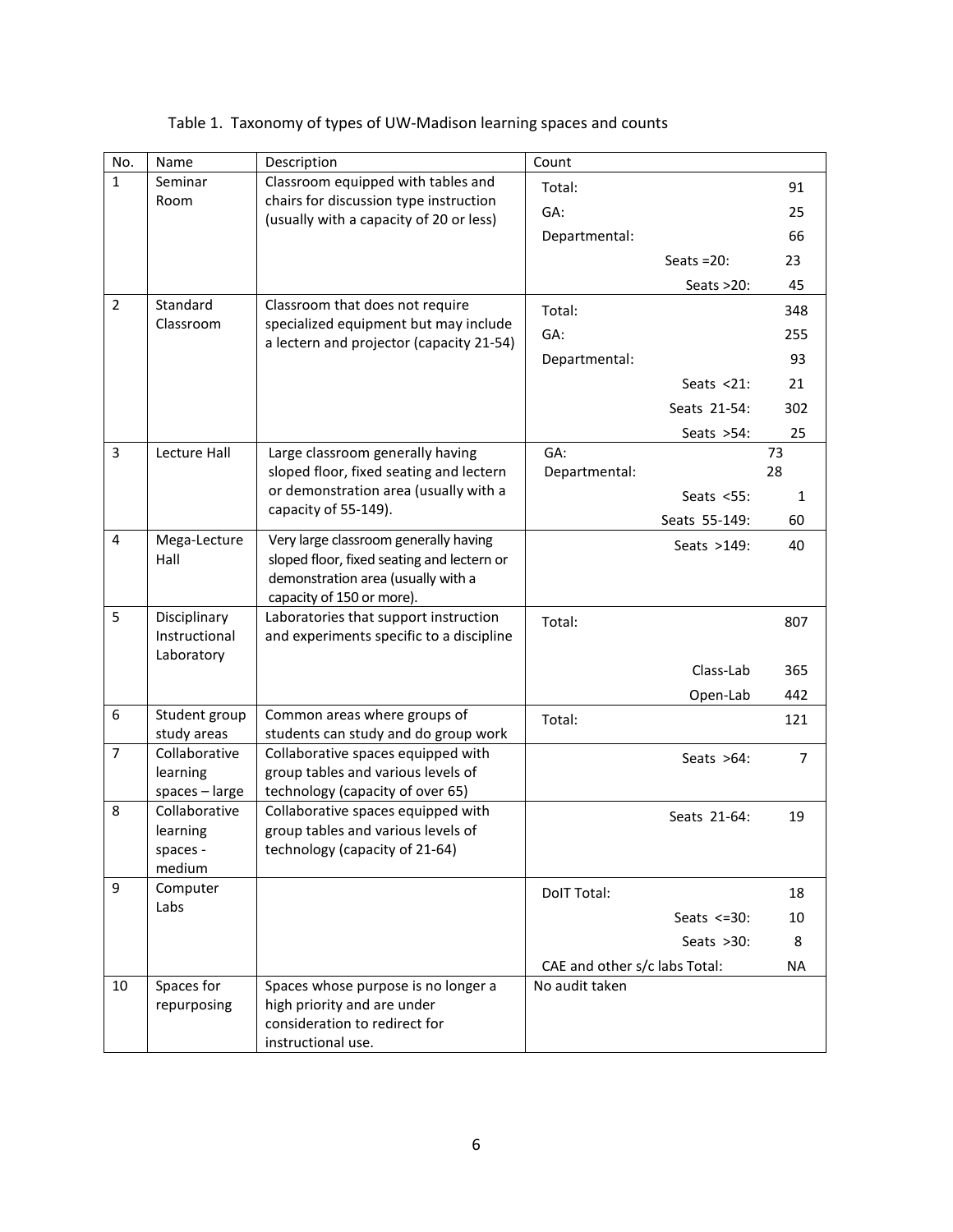#### **1.2.2 Basis of Committee Recommendations**

The committee's recommendations were based on the inputs described below. There are other voices and experts on campus that should also be included in future deliberations. The recommendations in this report should be taken as a starting point in informing campus direction and investment. Given the limited time and scope of this project, the committee was only able to take a broad and high-level approach to the review of learning spaces. The recommendations should be revisited on an ongoing basis with further and more detailed input provided in each subsequent iteration.

- 1. The recommendations were naturally influenced by makeup of the committee and the experiences and perspectives each provided. While balancing the need for a practical size working committee, a wide variety of viewpoints were sought. The committee consisted of:
	- Beth Fahlberg, Clinical Professor, School of Nursing and Faculty Associate, Division of Continuing Studies
	- Daniel Kleinman, Professor of Community and Environmental Sociology and Associate Dean of the Graduate School
	- Doug Rose, Director, Space Management Office, Facilities, Planning and Management
	- Douglas Rouse, Professor of Plant Pathology
	- Elisa Shapson, undergraduate engineering student
	- John Booske, Professor and Chair of Electrical and Computer Engineering, Director of WisCEL
	- Jon McKenzie, Professor of English, Director of Design Lab
	- Lesley Moyo, Associate University Librarian for Public Services, General Library System
	- Linda Jorn, Director of DoIT Academic Technology
	- Nancy Westphal-Johnson, Senior Associate Dean for Administration and Undergraduate Education in the College of Letters and Sciences
	- Scott Owczarek, Registrar
	- Steve Cramer, Professor of Civil and Env. Engineering and Vice Provost for Teaching and Learning.
- 2. A campus-wide solicitation to department chairs to identify problem learning spaces (April 2015)
- 3. Unsolicited comments from faculty and instructional staff (AY 2015)
- 4. This report did not explicitly incorporate school and college master plans as generally those plans were either still in development or do not contain specific recommendations about learning spaces.

### **1.3 Future Considerations**

There are emerging tools to guide the assessment of learning spaces particularly with regard to active learning. These emerging tools were not employed in this study because of the immaturity of the tools and the relative cost of implementation. The Educause Learning Initiative created a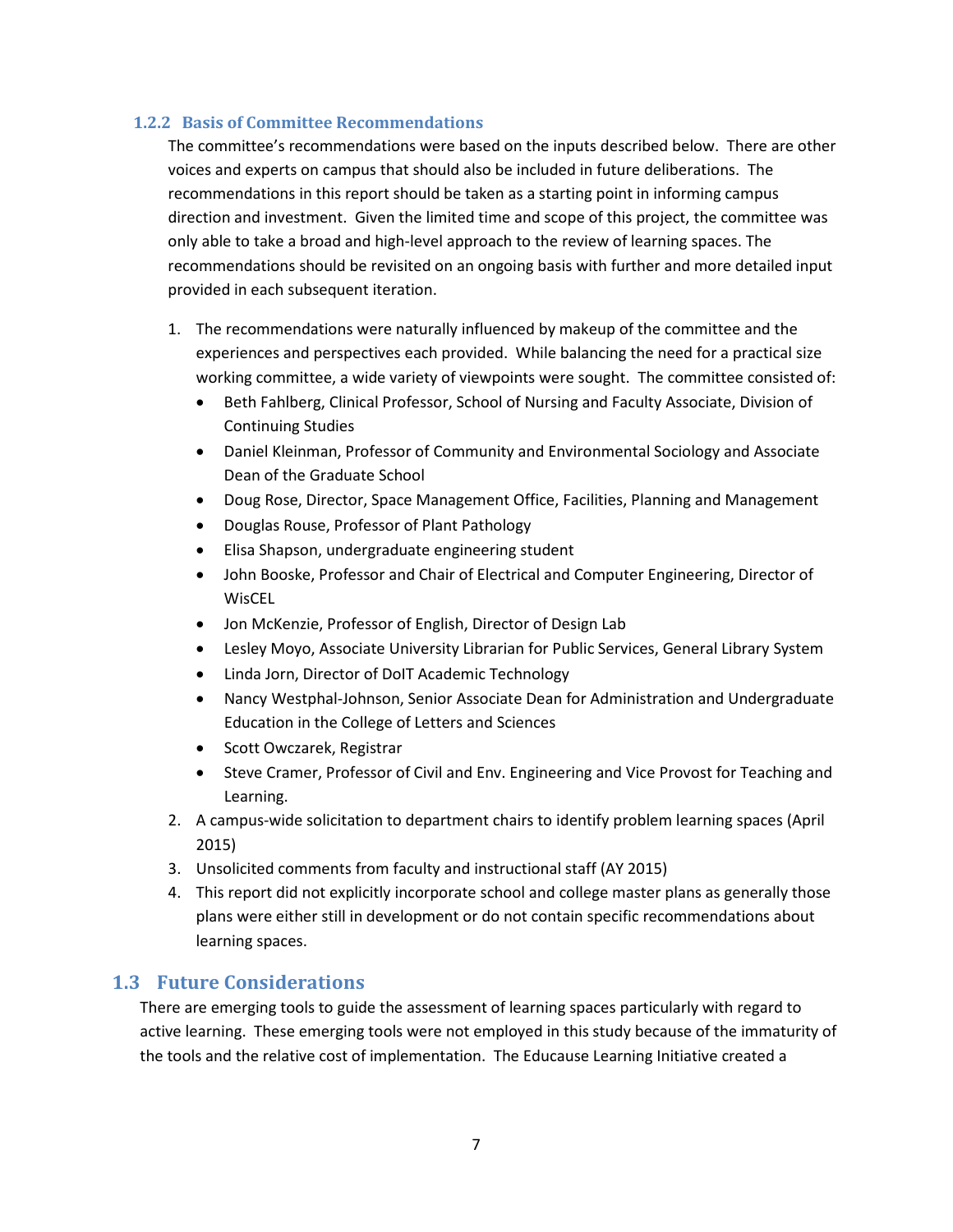working group to develop a Learning Space Rating System (LSRS)<sup>18</sup>. This system provides a standard approach to evaluate rooms for active learning effectiveness resulting in a numerical value. This system is developing and has not yet received widespread trial testing and implementation.

FLEXspace<sup>[19](#page-7-1)</sup> is an open access repository populated with examples of learning spaces with the intent to showcase innovative design solutions. Located at FLEXspace.org, the site is sponsored by public and private entities including several universities. This repository has a linkage with the ELI LSRS and those ratings can be entered as part of the repository.

The committee did not closely investigate either of these emerging entities. However, both should be given closer scrutiny as the UW-Madison learning space strategy develops.

While the committee felt strong progress was made in the evaluation and discussion leading to the recommendations herein, a deeper and on-going effort is needed to correct a deteriorating situation concerning suitable and modern learning spaces at UW-Madison.

## **2 Recommendations on Learning Space Improvement**

## **2.1 Committee Philosophy**

Over the course of its deliberations, the committee developed a consensus view of teaching and learning spaces on campus. Regarding active learning, the campus is in transition. Although the campus investments should be directed for wider adoption of active learning, learning space configurations should neither drive those to adopt a pedagogy they are unprepared or unwilling to implement, nor discourage those from adopting new pedagogies. Research shows that large lectures where students listen and take notes generally yield limited learning gains<sup>7</sup> but improved learning is tied to methods that better engage students in course content rather than narrow definitions of how content is delivered<sup>20</sup>. Online content delivery options are increasingly available and used as an alternative or supplement to large-scale lectures. As curricula become more streamlined and enrollments in select courses grow, delivering content in a "live" format to hundreds of students packed shoulder-to-shoulder in large lecture halls is generally not a strategy in which the university should invest. Most universities are continuing to place lecture halls in new buildings, but they are limiting the size of those lecture halls and simultaneously investing in large collaborative learning spaces. The large lecture is so embedded in academia that no one is yet ready to give it up despite a growing multitude of alternatives for content delivery and improved student interaction.

 $^{18}$  <http://www.educause.edu/library/resources/7-things-you-should-know-about-learning-space-rating-system><br> $^{19}$  <http://flexspace.org/><br> $^{20}$  Falhberg, B. Rice, E., Meuhrer, R., Brey, D., (2014) Active Learning Environ

<span id="page-7-2"></span><span id="page-7-1"></span><span id="page-7-0"></span>Experience of the University of Wisconsin-Madison School of Nursing*, New Directions for Teaching and Learning, Special Issue: Active Learning Spaces,* Vol 2014, Issue 137, pages 85–94.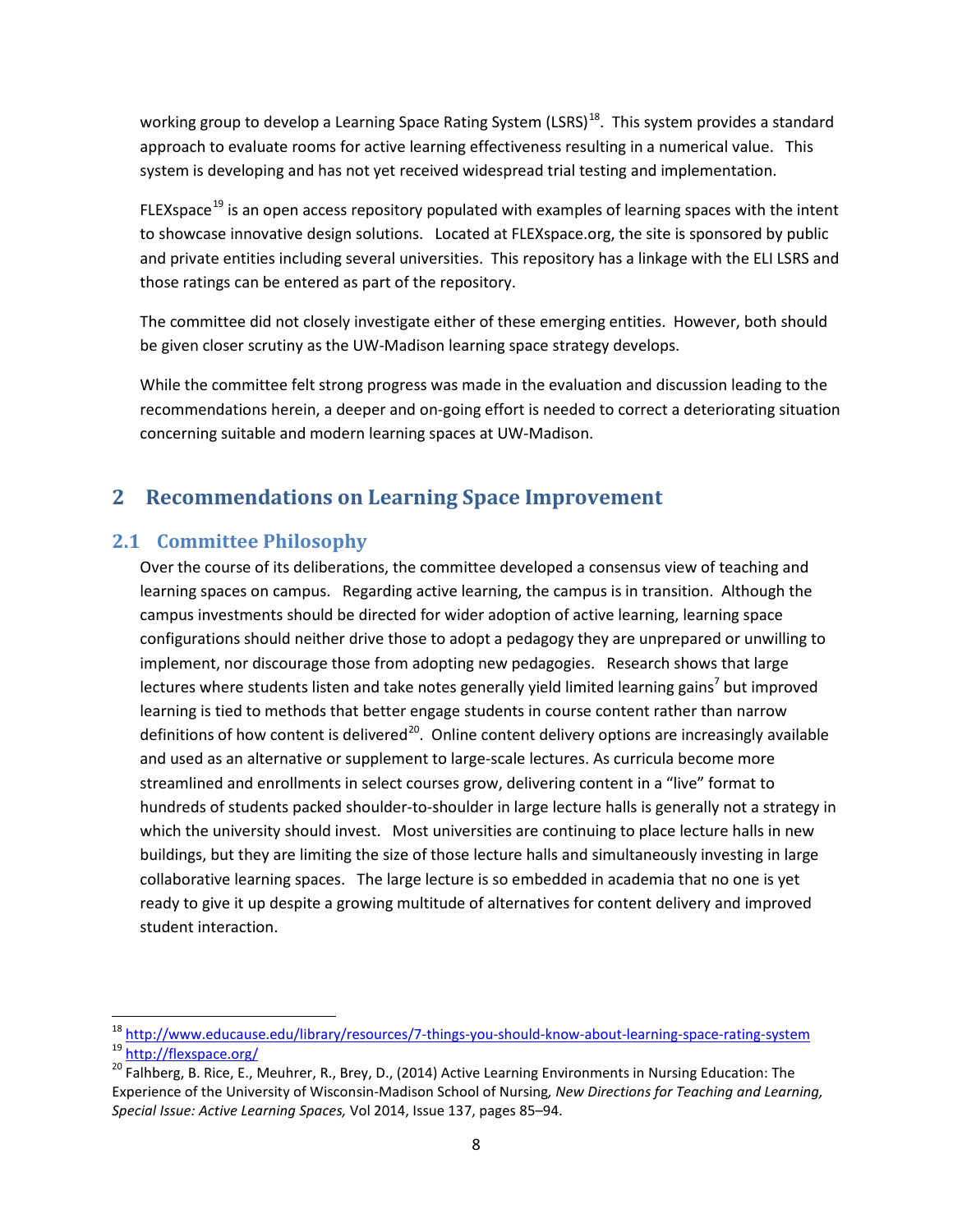Based on a cursory review of teaching and learning spaces and anticipated near-term budget limitations, the committee found that a quick turn-around of the university infrastructure to many modern, technology-rich sets of active learning spaces is likely unattainable. *The committee recommends a strategy of creating "active-learning neighborhoods" to provide access to faculty and instructional staff interested in active learning pedagogies.* These neighborhoods are envisioned as a combination of formal classrooms and informal group study spaces. It is envisioned that neighborhoods be created and eventually expanded to meet the demand for active learning spaces in each school and college.

#### **2.2 The Learning Space Environment – Furniture, Technology, People**

#### **2.2.1 Fixed seating**

By far, the strongest and most consistent feedback the committee received were complaints about the inability to teach in new ways in classrooms where seating is fixed and bolted to the floor. We heard direct testimonials from many instructors across campus how student seating fixed to the floor inhibited collaborative practices they were attempting to institute in their classes. *The committee recommends systematically phasing out fixed seating in learning spaces over the next 5 to 10 years where structurally feasible. The committee also recommends that campus avoid building additional sloped and tiered large lecture halls spaces that lack future flexibility and only support the traditional mode of lecture delivery. Where tiered lecture halls are deemed necessary, incorporate features that allow for student collaboration, use flexibility and possible later reconfiguration as teaching modes change.* 

#### **2.2.2 Electrical power access in learning spaces**

Electronic devices require frequent charging necessitating ubiquitous power outlets. This is a high priority need from a student perspective in both formal learning spaces and informal places where students gather to study and work on homework. *The committee recommends that all formal and informal learning space renovations consider the ubiquitous student need to access electrical power for recharging devices.*

#### **2.2.3 Classroom writing surfaces**

Writing surfaces support a wide variety of active learning forms. We received several comments from instructional staff concerning the need for more writing surfaces in classrooms. In some instances, as technology has been added to classrooms, the use of technology with projection screens has come into conflict with writing surfaces. Instructors in our classrooms need both. *The committee recommends a renewed emphasis to provide multiple writing surfaces that are accessible by both instructors and students. Extra efforts should be taken to resolve conflicts between projection screens and writing surfaces.*

#### **2.2.4 Technology needs**

Technology installed in general assignment learning spaces varies widely across campus. The current room scheduling process relies on the student information system and that system provides only general descriptions of room attributes. This limits the ability to match instructor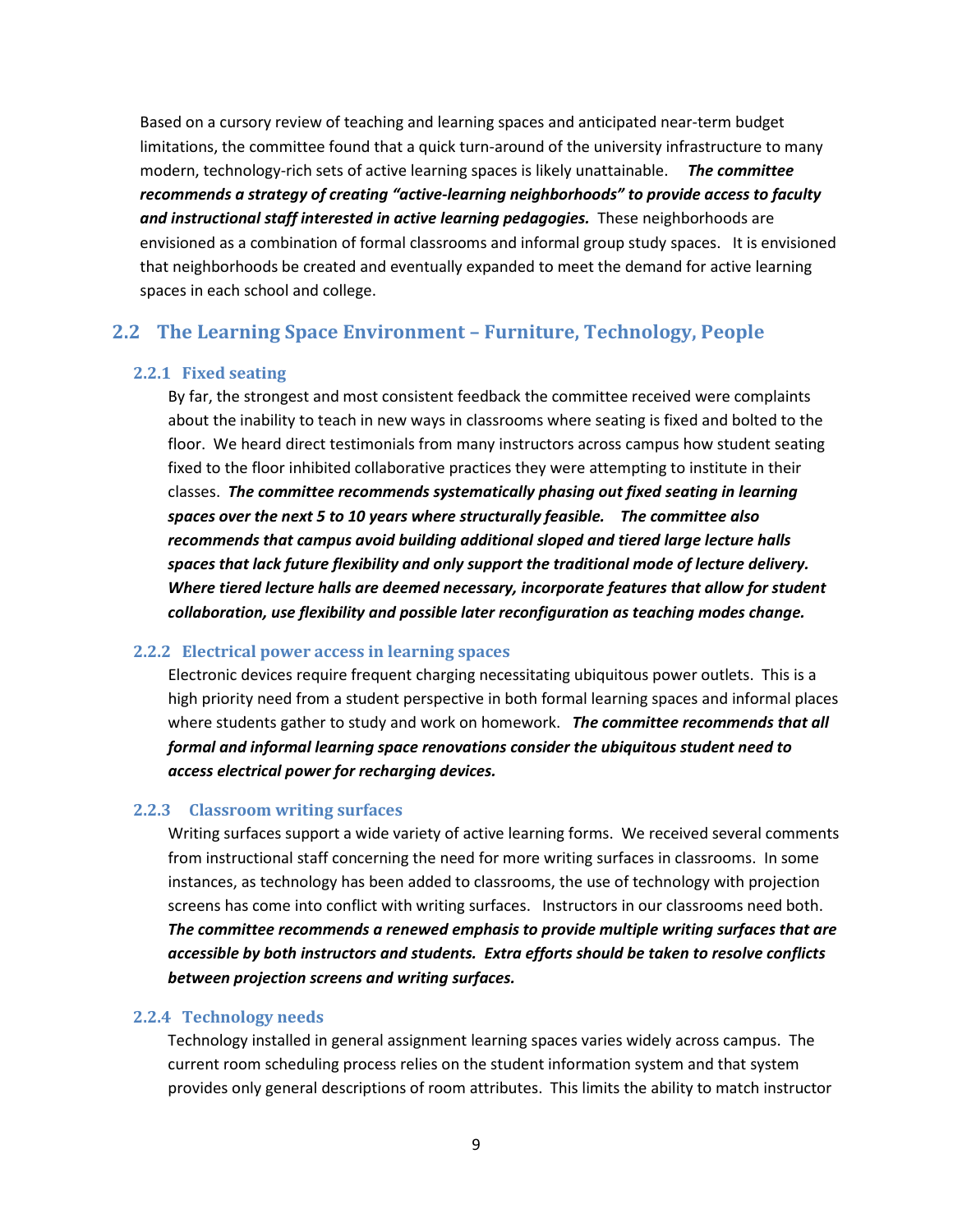needs with room technology via a secondary digital tool called R25. The campus digital infrastructure and corresponding policies need refinement to address these limitations. Various manual and decentralized practices are emerging to counter these limitations that are neither efficient nor optimal.

The College of Engineering and the Wisconsin School of Business have nearly all classrooms equipped with standard technology configurations but they also provide within their budgets staffing to maintain that equipment.

There is a broad desire to have a projection screen, digital projector and a document camera in every general assignment classroom. Other technology needs are discipline and instructor specific and identification of such needs were beyond the scope of this study. Funding not only for such equipment but also for support staffing and ongoing maintenance costs would be needed to equip our classrooms in this manner. Large class spaces may require expanded wireless capacity as instructors engage students through their electronic devices.

An expanded technology (hardware and software) infrastructure could reduce the capacity pressures on learning spaces. The need for large lecture halls could be significantly reduced if content and the limited interaction which occurs in large lectures can be redirected through technology. Some faculty are ready to move in this direction now, but many are not.

Technologies are evolving rapidly. Given the importance of reaping maximum return on future investment of any and all learning space renovations and construction, it is important to achieve maximum flexibility for future use and emerging technologies in each space*. The committee recommends that campus planners develop learning technology standards for new or renovated learning spaces, addressing factors such as electrical power capacity, wifi bandwidth, share-able display monitors, etc. It is recommended that campus policy require every upgraded space to meet, if not exceed, minimum standards on instructional technologies, putting a premium on those that enable flexible use.*

#### **2.2.5 People**

Active learning at UW-Madison and the success of our learning spaces will ultimately depend on transforming the classroom experience of students, instructors, and staff. Shifting away from lecture-based pedagogies requires new organization of curricula, new types of assignments, and more interactive relationships between students and instructional staff. *The committee recommends actively integrating new learning spaces with existing learning initiatives and resources, including Wisconsin Experience, Educational Innovation, DoIT Academic Technology, the Libraries, and the Teaching Academy.*

#### **2.3 Structural changes**

The committee received only limited input on needed structural changes to learning spaces. In general, the comments we received from instructors and dept. chairs appealed to larger, flexible learning spaces but lacked specifics. Spaces that can accommodate enrollments from 75 to 125 in an active learning format are in short supply in certain parts of campus. This will necessitate in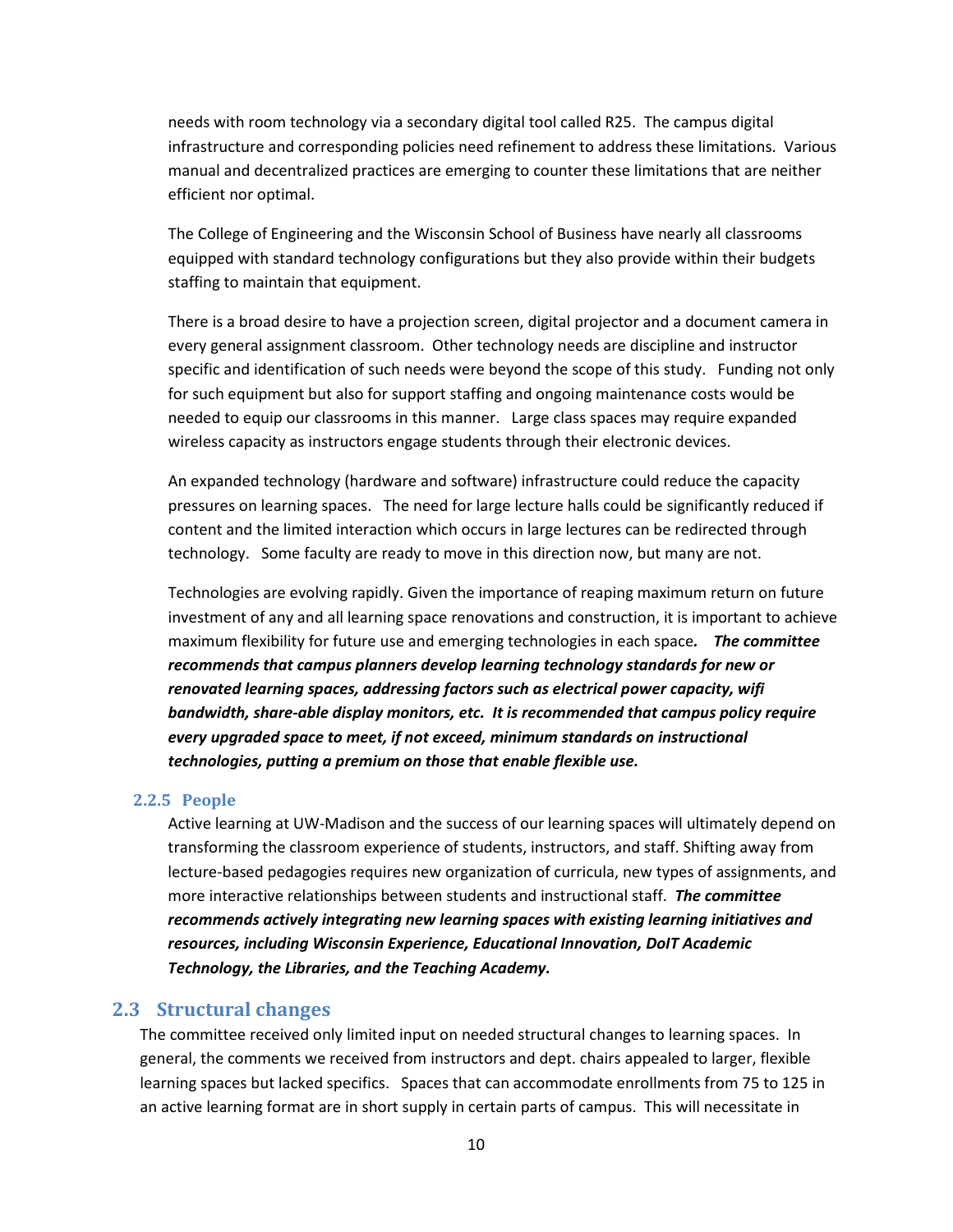some cases removal of walls between adjacent rooms and extensive remodeling to achieve more spaces in this range of capacity.

Some learning spaces require extensive structural changes to make them more usable learning spaces. In some cases there are obstructing columns and lack of code compliance concerning required exits. In some cases bringing these classrooms to modern standards is simply cost prohibitive despite the obvious need for remodeling. *It is recommended that the worst performers be taken off the classroom general assignment list and solutions be developed to use them for other purposes where remodeling costs can be reduced but an acceptable level of functionality can be achieved.* Options such as graduate student offices may provide a solution. The removal of classrooms from the general assignment pool will likely require an optimized use of our better learning spaces and may require instructional staff to travel farther between their offices and classrooms; however, the learning experience for some students could be dramatically improved with these measures.

## **3 Spaces outside the general assignment framework**

#### **3.1 Departmental spaces**

There are two type of learning spaces of importance outside the general assignment framework. As donors fund more building projects on campus, academic departments have retained control of those spaces to address the wishes of their donors and to preference the facilities toward their own use. We refer to these spaces as departmental-controlled spaces. In the past and as re-affirmed by this committee, *our recommendation is to restrict the use of limited campus wide funds to spaces which are available to the broad campus community.*

While we do not challenge the base reasons for academic department spaces, they create at least two sets of challenges. The first is that these spaces eventually also require remodeling and updating. As departmentally-controlled spaces, and consistent with current campus practice, departments with their school/college would be responsible for the cost of the upgrade. Secondly, departmental spaces are inventoried but are not scheduled with the general assignment classrooms and as result gathering of campus-wide facility data and optimizing use of the campus-wide infrastructure are fragmented.

#### **3.2 Repurposed spaces**

Over time, the need for types of space change. The campus is moving to a time when more dynamic changes in space are needed. One example is the increasing usage of library spaces for formal classroom activities. In particular some library spaces offer large, untiered rooms that are well suited for large class active teaching and learning. The committee embraced these opportunities for collaboration to solve learning space problems and *recommends that dynamic and optimal use of campus learning space requires consideration of spaces that may not be currently assigned to the general classroom pool.* The committee also recognized that some of these spaces serve local departmental needs that should be considered in any potential repurposing. In some cases it will be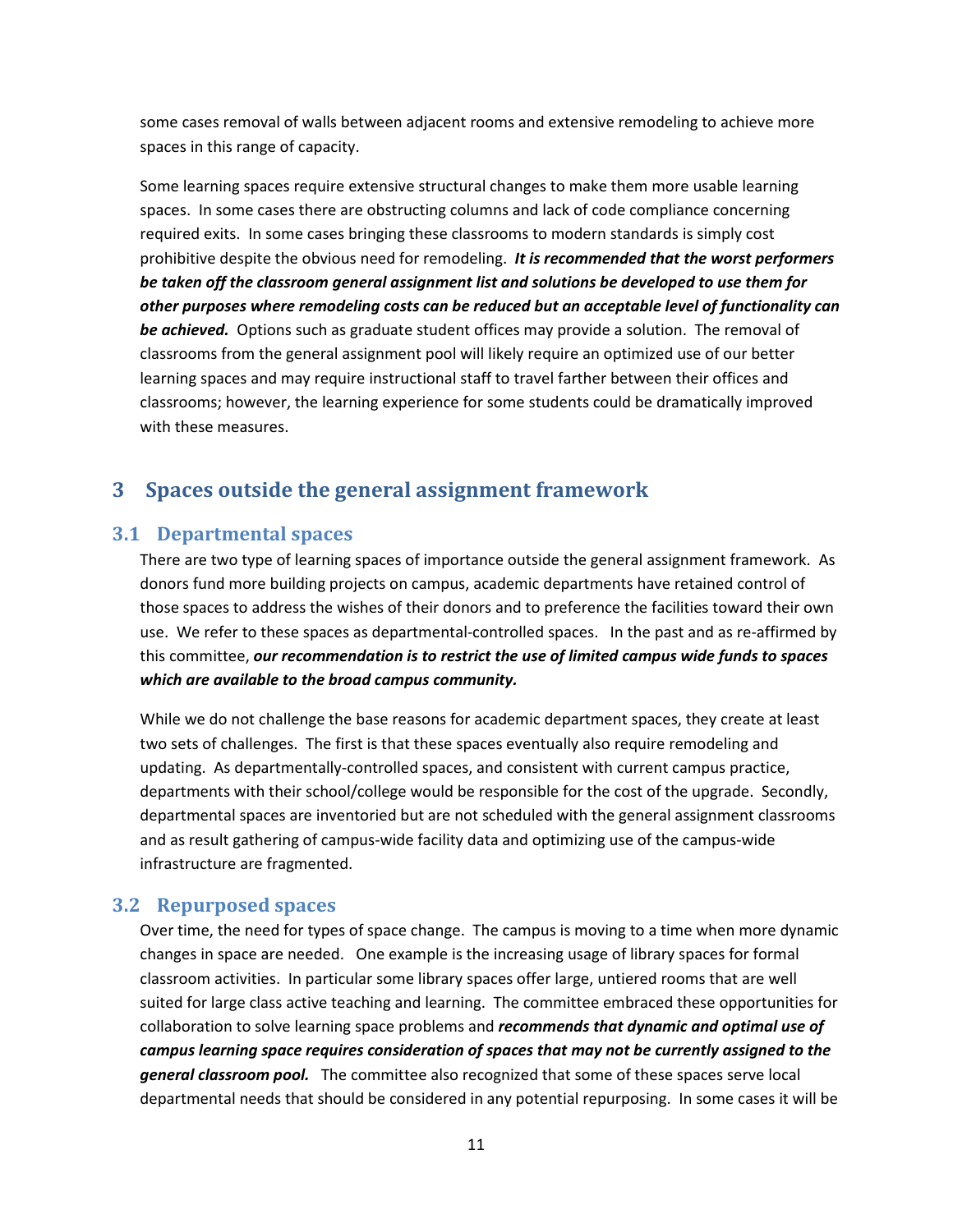less costly to remodel these spaces to achieve active learning environments than to remodel some of our traditional classroom spaces. Aside from library space, large amounts of space are allocated to the schools/colleges and the policies and oversight exercised by those units varies.

## **4 Implementation Strategies**

## **4.1 Need for other funding sources**

Without doing a full needs and cost assessment, it was clear to the committee that UWS biennial funding allocations are inadequate to remodel and maintain a large, modern campus. The current campus infrastructure has many substandard learning spaces and there currently is no clear financially viable path to quickly correct a deteriorating situation. This situation prompted the committee to consider providing neighborhoods of active learning spaces while a different strategy will be needed to provide broader, but more minimal learning space upgrades. *The committee recommends the need for learning space remodeling become a higher priority amongst the many needs on campus and that other funding sources for classroom upgrades (beyond the biennial UW System allocation) be identified and pursued.* In contrast to major structural remodeling, many classroom redesign needs may be accomplished at modest cost with furniture and technology upgrades.

## **4.2 Needs for policies and systems that support learning space assignment**

The current system of learning space assignment is derived from a course scheduling system where faculty choose teaching times they prefer. This has led to a situation where there are peak and bottleneck teaching times and corresponding periods of high classroom demand followed by periods where our infrastructure sits unused. There is an increasing tendency to schedule classes on Monday through Thursday, leaving Friday relatively unscheduled. A full one third of undergraduate seniors have no formal classes on Friday. While some faculty and students prefer this schedule, it leads to poor utilization of our infrastructure.

*The committee recommends that both scheduling tools and policies be examined for revision to allow load leveling in scheduling practices while still allowing some faculty autonomy in selecting preferred times and locations for instruction.* In essence there are tradeoffs between time and teaching location. If faculty and departments are provided options for course selection, autonomy and optimization could both be achieved at some level beyond what is possible today.

## **5 Specific recommendations for 2015-2017 biennium**

The following rooms and spaces were proposed for remodeling in the UWS request for 2015-17. These rooms were selected to conform to the recommendations provided in the body of the report.

140 Steenbock will convert library stack space to create a flexible, collaborative learning environment with a capacity of approximately 150 students (\$1.255M)